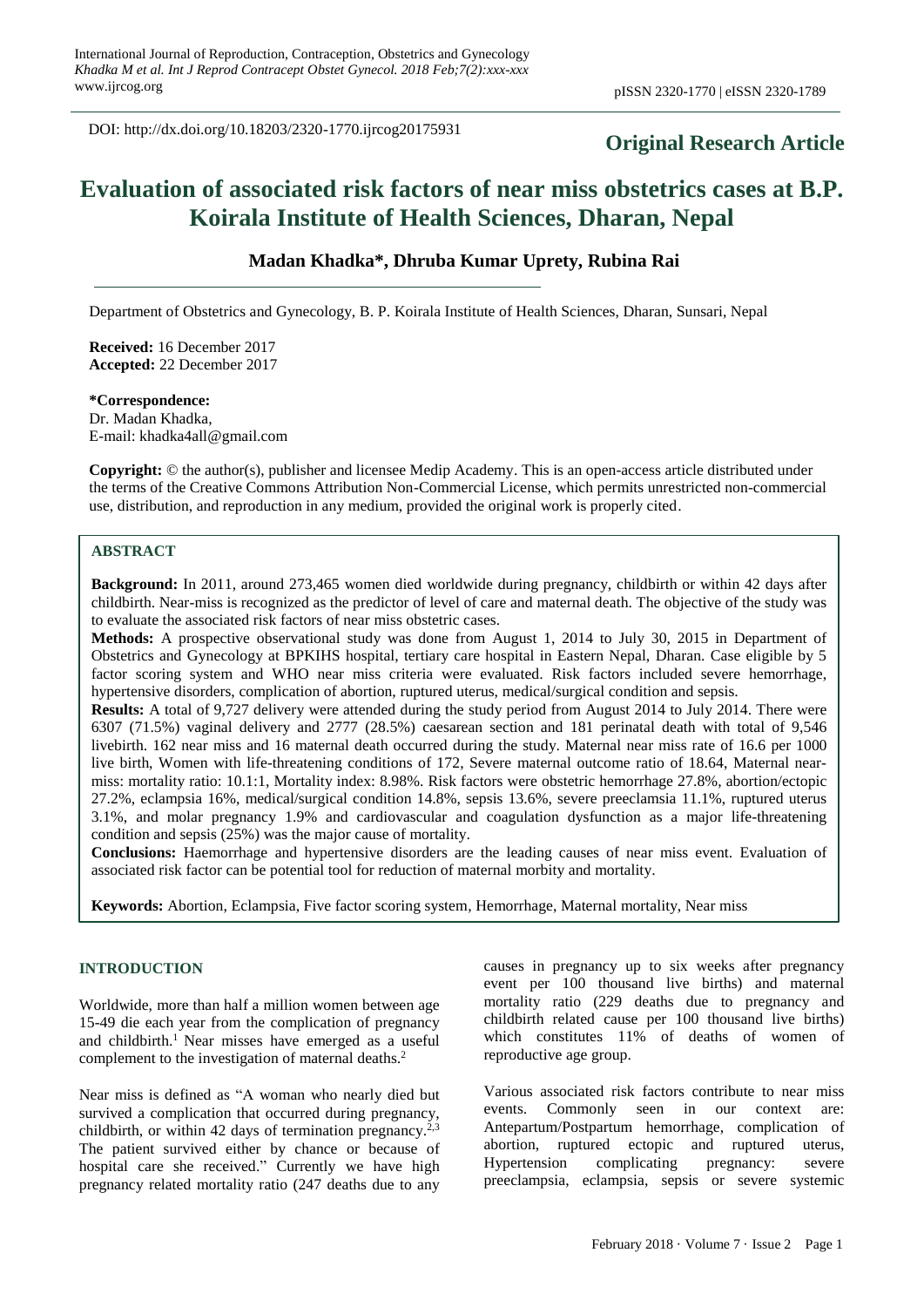infection, provision of standard care: oxytocin infusion, provision of MgSO4, provision of antibiotics during caesarian, associated medical and surgical complication, presence of contributory factors: HIV, anemia, previous lower segment caesarian section, prolonged / obstructed labor .

In spite of the evidence-informed process that led the development of the WHO criteria for identifying women with life-threatening conditions, an actual validation of such criteria is required. In low-resource settings like in Nepal, application of these organ-failure based criteria that require relatively sophisticated laboratory and clinical monitoring can underestimate the occurrence of maternal near miss. Therefore, these criteria and the suggested WHO approach may not be able to identify maternal near miss across all settings appropriately. The threshold of five units of blood for identification of MNM according to WHO criteria led to underreporting of MNM in a low resource setting. <sup>4</sup> Five factor scoring system uses 3 units of threshold of blood with specificity of 93.9%.<sup>5</sup>

The objective of this study was to evaluate the associated risk factors and determinants of near miss obstetric cases at B.P. Koirala institute of health sciences, a tertiary hospital in eastern Nepal, Dharan.

#### **METHODS**

This was a Prospective Observational Study done over 11 months from August 1, 2014 to June 30, 2015 in the Department of Obstetrics and Gynecology at BPKIHS hospital, tertiary care hospital in Eastern Nepal, Dharan.

Among the patient admitted under the care of department of obstetrics and gynecology, potentially all lifethreatening conditions were assessed, and those cases which met WHO criteria for near miss were given score as per Five factor scoring system and score of equal or more than 8 were enrolled in the study. Sample was taken on the basis of fulfillment of criteria.

## **Table 1: Five factor scoring system.**

| <b>Factors</b>                                        | <b>Score</b> |
|-------------------------------------------------------|--------------|
| Organ –system failure                                 |              |
| ICU admission                                         |              |
| Transfusion > 3 units.                                |              |
| Extended intubation (>12 hour),                       |              |
| Surgical intervention (hysterectomy,<br>relaparotomy) |              |

#### *Organ system failure (WHO: near-miss criteria)*

#### *Cardiovascular dysfunction*

- Shock,
- Cardiac arrest (absence of pulse/ heart beat and loss of consciousness),
- Use of continuous vasoactive drugs,
- Cardiopulmonary resuscitation,
- Severe hypoperfusion (lactate  $>5$  mmol/l or  $>45$ mg/dl), severe acidosis ( $pH < 7.1$ )

#### *Respiratory dysfunction*

- Acute cyanosis,
- Gasping,
- Severe tachypnea (respiratory rate >40 breaths per minute),
- Severe bradypnea (respiratory rate <6 breaths per minute),
- Intubation and ventilation not related to anesthesia,
- severe hypoxemia (O2 saturation <90% for  $\geq 60$ minutes or PAO2/FiO2 <200)

### *Renal dysfunction*

- Oliguria non-responsive to fluids or diuretics, dialysis for acute renal failure,
- Severe acute azotemia (creatinine >300 umol/ml or >3.5 mg/dl

#### *Coagulation/haematological dysfunction*

- Failure to form clots,
- Massive transfusion of blood or red cells (>5 units),
- Severe acute thrombocytopenia (<50 000 platelets/ml)

#### *Hepatic dysfunction*

- Jaundice in the presence of pre-eclampsia,
- Severe acute hyperbilirubinemia (bilirubin  $>100$ umol/l or  $>6.0$  mg/dl)

#### *Neurological dysfunction*

- Prolonged unconsciousness (lasting >12 hours)/coma (including metabolic coma),
- Stroke,
- Uncontrollable fits/status epilepticus,
- Total paralysis

#### *Uterine dysfunction*

Uterine hemorrhage or infection leading to hysterectomy

Women with complication beyond 42 days of childbirth and non pregnant women with complications were excluded.

Data was entered into a computer database using Microsoft Excel spreadsheet and statistical analysis was performed. Results were presented as frequencies, percentages and descriptive statistics.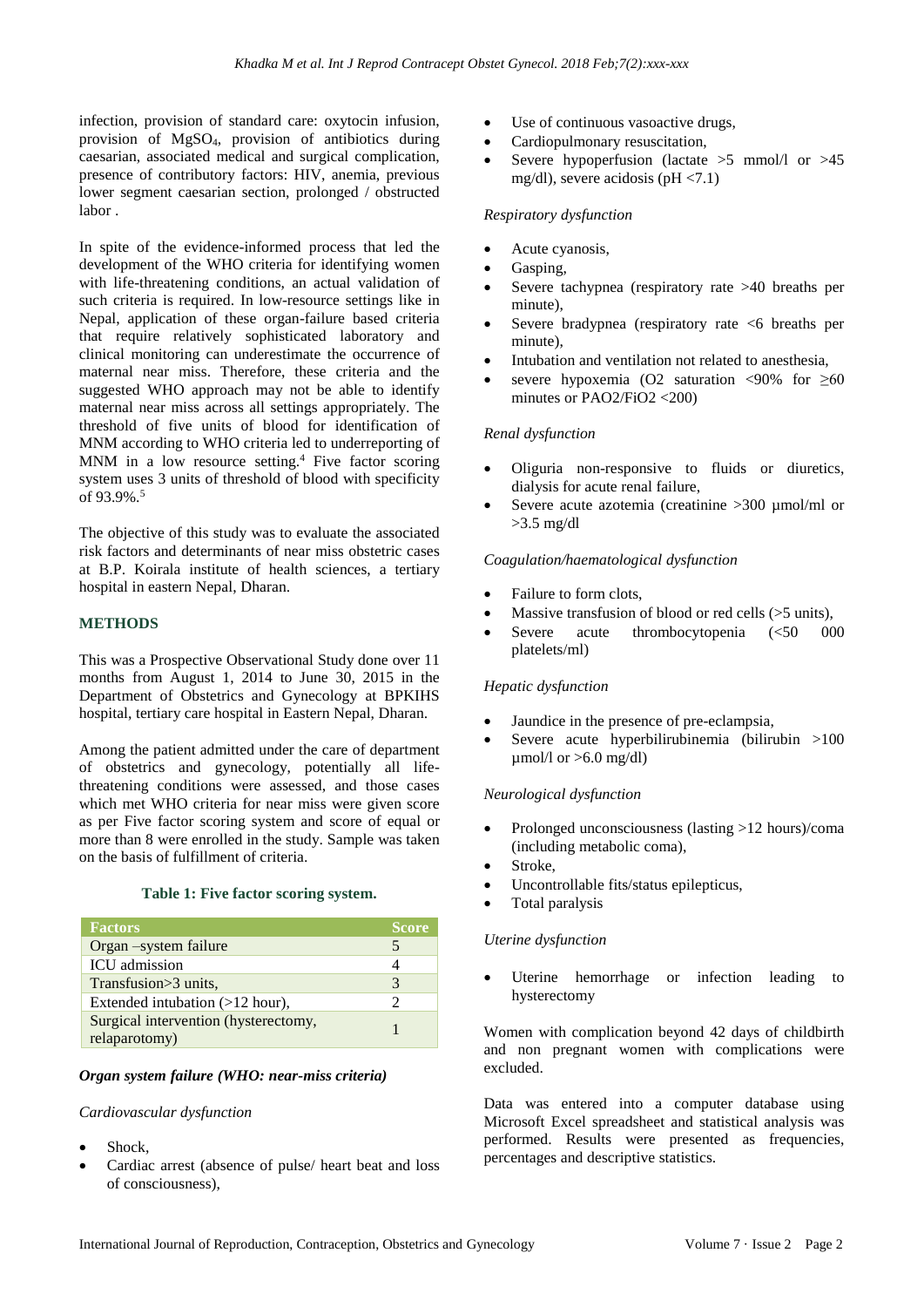Primary outcomes were to evaluate of the associated risk factors of the near miss events.

Secondary outcome was to calculate:

- $MNM$  incidence ratio = maternal near miss cases per 1,000 livebirths (LB). MNMIR=MNM/LB.
- Maternal near miss: mortality ratio= Proportion between maternal near miss cases and maternal deaths. Higher ratio indicates better care.
- Mortality index=Number of maternal deaths divided by the number of women with life threatening conditions, expressed as a percentage.
- Severe maternal outcome ratio (SMOR)=The number of women with life-threatening conditions (MNM + MD) per 1000 live births (LB).

#### **RESULTS**

A total of 9,727 deliveries were attended during the study period of 11 months from August 1, 2014 to June 30, 2015.

## **Table 2: Secondary outcomes.**

| <b>Maternal near miss indicator Indices</b> |        | <b>Range</b> |
|---------------------------------------------|--------|--------------|
| Maternal near miss                          | 162    | $0 - 46$     |
| Live Birth, LB                              | 9,546  | 618-21543    |
| Maternal death                              | 16     | $0-9$        |
| Severe maternal outcome rate                | 18.64  | $2 - 16$     |
| Near-Miss Rate, NMR                         | 16.6   | $1.4 - 16$   |
| Mortality Index, MI                         | 0.089  | $0 - 0.45$   |
| Near-miss per maternal death                | 10.1:1 | $0-12:1$     |
| Maternal mortality ratio, MMR               | 167    | $0-200$      |

There were 6307 vaginal delivery (71.5%) and 2777 (28.5%) caesarean section and 181 perinatal death with total of 9,546 live birth. Total of 162 near miss were identified and 16 maternal death occurred during the study.

The study showed maternal near miss rate of 16.6 per 1000 livebirth and maternal mortality rate of 167 per 100000 livebirth. Women with life-threatening conditions (WLTC) of 172, Severe maternal outcome ratio of 18.64 per 1000 livebirth, Maternal near-miss mortality ratio (MNM: 1 MD) 10.1:1, Mortality index (MI) of 8.98%.



**Figure 1: Prevalence of risk factors.**

The study showed 27.8% had obstetric hemorrhage as the leading risk factor for the near miss, 27.2% was due to complication of abortion/ectopic, 27.1% of near miss was due to hypertensive disorder of pregnancy (eclampsia and preeclampsia), 14.8% with medical/surgical condition, followed by sepsis 13.6%, then ruptured uterus 3.1%, and least with molar pregnancy, i. e. 1.9%.

|                              | Organ dysfunction (%) |                    |                          |                          |                          |                          |                          |
|------------------------------|-----------------------|--------------------|--------------------------|--------------------------|--------------------------|--------------------------|--------------------------|
| <b>Risk factor (no.)</b>     | Cardioascular         | <b>Respiratory</b> | Renal                    | <b>Coagulation</b>       | <b>Hepatic</b>           | <b>Neurologic</b>        | <b>Uterine</b>           |
| Molar pregnancy $(3)$        | 1(33.3)               | 1(33.3)            | -                        | 1(33.3)                  |                          |                          | $\overline{\phantom{m}}$ |
| Severepreeclamsia (18)       | 8(44.4)               | 8(44.4)            | 3(16.7)                  | 3(16.7)                  | $\overline{\phantom{0}}$ | $\qquad \qquad$          | ۰.                       |
| Eclampsia (26)               | 5(19.2)               | 12(46.2)           | 9(34.6)                  | 4(15.4)                  | 3(11.5)                  | 2(7.7)                   | $\overline{\phantom{a}}$ |
| Sepsis $(22)$                | 11(50)                | 8(36.4)            | 6(27.3)                  | 3(13.6)                  | 3(13.6)                  | $\overline{\phantom{a}}$ | $\overline{\phantom{a}}$ |
| Ruptured uterus (5)          | 1(20)                 | 1(20)              | -                        | $\overline{\phantom{0}}$ |                          | $\overline{\phantom{a}}$ | 5(100)                   |
| Surgical/medical (24)        | 9(37.5)               | 4(16.7)            | $\overline{\phantom{a}}$ | 13 (54.2)                | 3(12.5)                  | $-$                      | -                        |
| Obstetric hemorrhage<br>(24) | 30(66.7)              | 2(4.4)             | 4(8.9)                   | 16(35.6)                 | 2(4.4)                   |                          | 6(13.3)                  |
| Ruptured ectopics (44)       | 28(63.6)              | 5(11.4)            | 3(6.8)                   | 11(25)                   | 1(2.3)                   | $\overline{\phantom{a}}$ | $\overline{\phantom{0}}$ |

#### **Table 3: Organ dysfunction.**

Majority of risk factors had cardiovascular dysfunction as leading life-threatening condition. Hypertensive disorder had cardiovascular and respiratory dysfunction as a leading life-threatening condition. Among hemorrhagic

patient cardiovascular dysfunction was followed by coagulation dysfunction.

80% of the near miss patients were referred from other heath facility likewise 16.7% had laparotomy within 3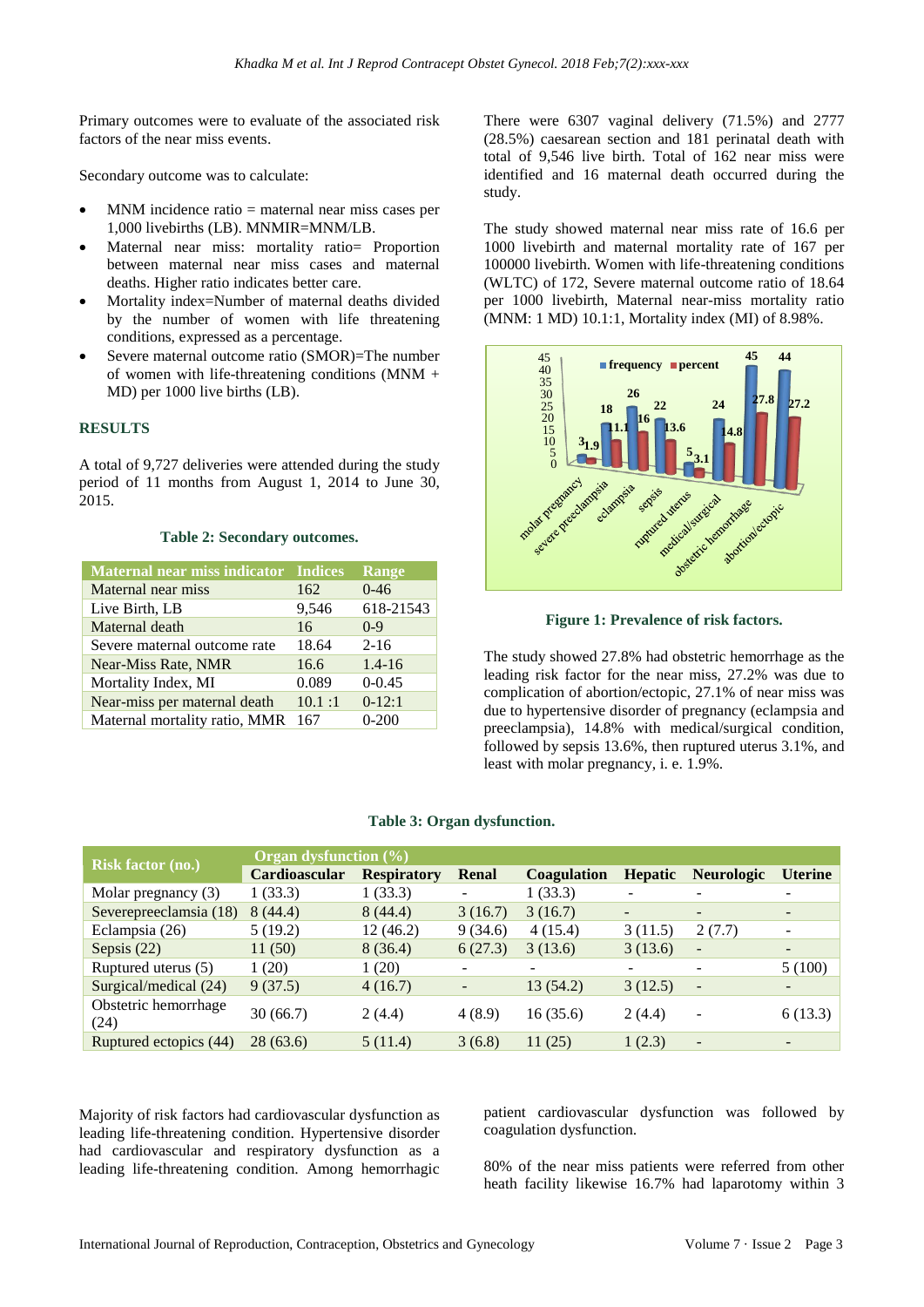hours of arrival, similarly who came themselves were 9.9% and 9.3% had delivery or abortion before arrival to the hospital.

Table 4 shows nearly 81% of near miss patient were referred from other health facilities and only 9.9% had arrived at the hospital without referral. Rest occurred during their stay at this hospital.

Table 5 shows 51.1% of obstetrics hemorrhagic cases were admitted to ICU, likewise, 95.6% of them received blood products and 71.1% of obstetrics hemorrhagic women were referred from other health facilities.

#### **Table 4: Condition at arrival in the facility and the referral process (N=162).**

| <b>Determination</b>                            | <b>Frequency</b> |
|-------------------------------------------------|------------------|
| Delivery or abortion occurred before<br>arrival | $15(9.3\%)$      |
| Laparotomy within 3 hours of arrival            | 27 (16.7%)       |
| Woman referred from other health<br>facility    | 131 (80.9%)      |
| Self                                            | $16(9.9\%)$      |

#### **Table 5: Obstetric hemorrhage and its intervention (N=45).**

| Obstetric hemorrhage patients             | <b>Percentage</b> |
|-------------------------------------------|-------------------|
| <b>ICU</b> admission                      | 51.1              |
| Use of blood products                     | 95.6              |
| Women referred from other health facility | 71.1              |

#### **Table 6: Prevention of near miss obstetric hemorrhage (N=45).**

| <b>Prevention</b> | <b>Frequency</b> | <b>Percentage</b> |
|-------------------|------------------|-------------------|
| Oxytocin          | 38               | 84.4              |
| Other Uterotonic  | 10               | 22.2              |
| Active management | 20               | 44.4              |

#### **Table 7: Treatment of near miss obstetric hemorrhage (N=45).**

| <b>Treatment</b>                | <b>Frequency</b> | Percentage |
|---------------------------------|------------------|------------|
| Oxytocin                        | 30               | 66.7       |
| Ergometrine                     | 8                | 17.8       |
| Misoprostol                     | 25               | 55.6       |
| Tranexamic Acid                 | 24               | 53.3       |
| Removal of retained<br>products | 7                | 15.6       |
| Balloon or condom<br>tamponade  |                  | 2.2.       |
| Hysterectomy                    |                  | 15.6       |
| Other uterotonics               | 8                | 17.8       |

From the Table 6, we observe that 84.4% received Oxytocin for the prevention of obstetric hemorrhage, 22.2% received other uterotonic like methergin,

misoprostol for the prevention and 44.4% had active management of third stage of labor.

Oxytocin was the major uterotonic used for the treatment of obstetric hemorrhage in 66.6% of cases, followed by misoprostol, 55.6% and tranexamic acid, 53.3%. 7 patient<br>underwent hysterectomy after failed medical underwent hysterectomy after failed medical management. One patient (2.2%) received balloon/condom tampanode for the treatment of obstetric hemorrhage and 17.8% had other uterotonics as a treatment.

## **Table 8: Anticonvulsant magnesium sulfate (risk factor eclampsia).**

| <b>Anticonvulsant</b>           | <b>Eclampsia</b><br>frequency |
|---------------------------------|-------------------------------|
| Magnesium sulphate received     | 23 (92%)                      |
| Magnesium sulphate not received | 2(8%)                         |
| Total                           | 25 (100%)                     |

From the Table 8, it shows that 23 (92%) got anticonvulsant (magnesium sulphate) during their treatment and 2 (8%) did not have.



## **Figure 2: Prevention and treatment of infection and sepsis.**

This study showed that 100% received prophylactic antibiotics before cesarean section and 100% received parenteral antibiotics therapeutically during the treatment of sepsis. This study had 44 (27%) caesarean section, curettage 26 (16%), laparotomy for ruptured ectopic 21 (13%), laparotomy for ruptured uterus were 5(3.1%). The entire patient had received antibiotic prophylactically before the surgical procedure.

#### **Table 9: Intensive care (N=162).**

| Intensive care        | <b>Frequency</b> |
|-----------------------|------------------|
| Use of blood products | 110 (67.9%)      |
| Dialysis              | $7(4.3\%)$       |
| Laparotomy            | $36(22.2\%)$     |
| Admission to ICU      | 116(71.6%)       |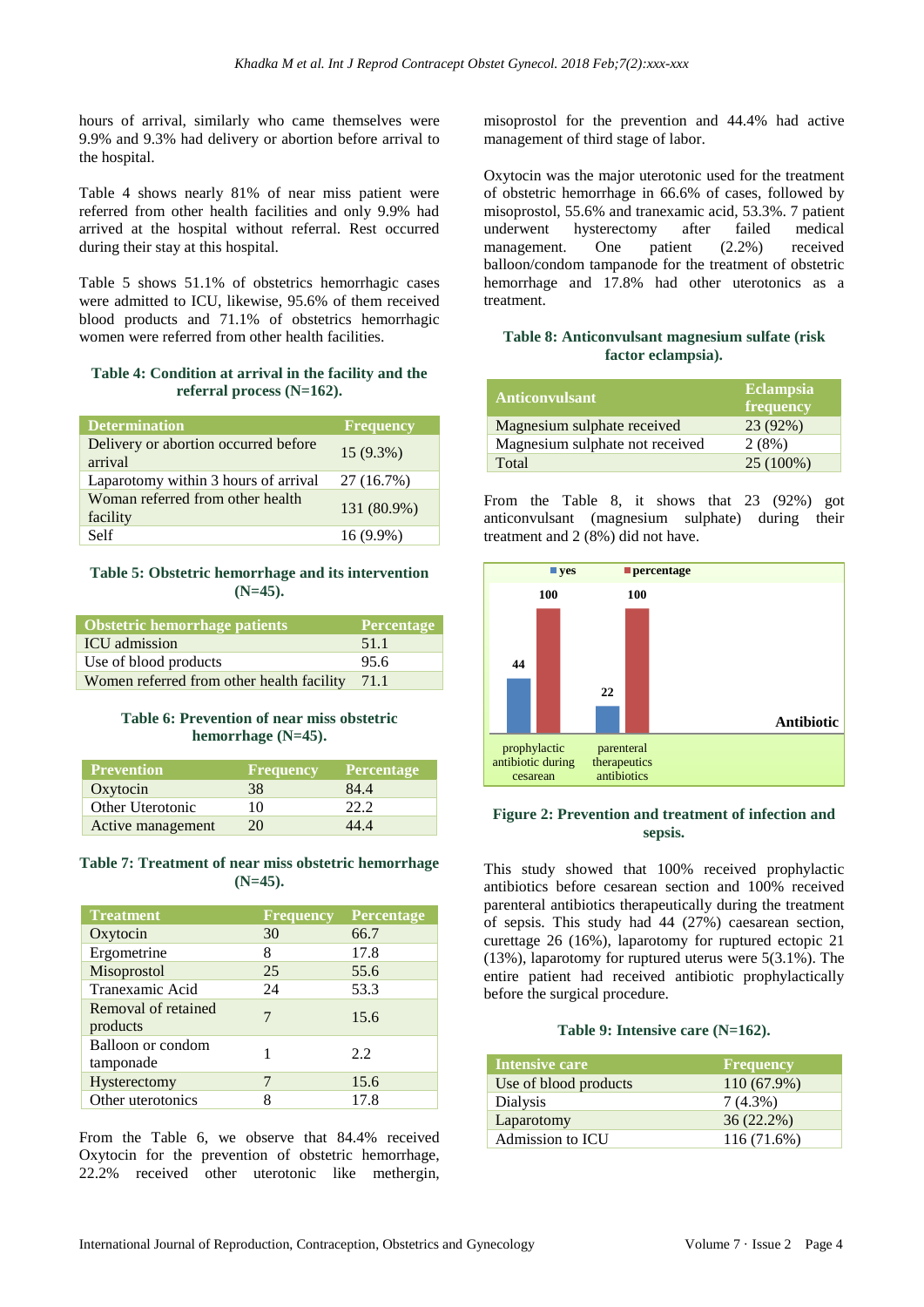Total number of near miss patient using blood products were 110 i.e. (67.9%), and those who underwent dialysis were 7 i.e. (4.3%), likewise laparotomy was done for 36 i.e. (22.2%), and 116 i.e. (71.6%) had admission to ICU.

Anemia was associated with 19.8% of near miss patient. 5.6% of near miss patient were associated with prolonged/ obstructed labor and 3.1% of near miss had previous cesarean section as associated factors, none of the patient had HIV as associated factors.

#### **Table 10: Associated factor (N=162).**

| <b>Associated factors</b>    | Frequency | <b>Percentage</b> |
|------------------------------|-----------|-------------------|
| No associated condition      | 116       | 71.6              |
| <b>HIV</b>                   |           |                   |
| Anemia                       | 32        | 19.8              |
| Previous LSCS                |           | 3.1               |
| Prolonged/obstructed labor 9 |           | 5.6               |

37% near miss pregnancy ended with vaginal delivery, 27% with caesarean section, likewise curettage 16%, laparotomy for ruptured ectopic 13%, laparotomy for ruptured uterus were5% and the lowest was women discharged or still pregnant, i.e 3%.

#### **Table 11: End of pregnancy (N=162).**

| <b>End of pregnancy</b>            | <b>Frequency</b> |
|------------------------------------|------------------|
| Vaginal delivery                   | 61 (37%)         |
| Cesarean section                   | 44 (27%)         |
| Curettage                          | 26(16%)          |
| Laparotomy for ectopic pregnancy   | 21 (13%)         |
| Laparotomy for ruptured uterus     | 5(3%)            |
| Women discharged or still pregnant | 5(3%)            |

#### **DISCUSSION**

In 2011, around 273,465 women died worldwide during pregnancy, childbirth or within 42 days after childbirth.<sup>6</sup> the majority of these women die in low- income countries, and sub-Saharan Africa carries the highest burden, with a maternal mortality ratio (MMR) ranging between 169/100,000 live births in southern sub-Saharan Africa and 478/ 100,000 live births in west sub-Saharan Africa.<sup>6</sup>

The maternal mortality ratio (MMR) in Nepal decreased substantially between 1996 and 2006, from 539 to 281 deaths per 100,000 births (Ministry of Health and Population) [MOHP]. Improvements in maternal health services have been key in reducing the country's MMR. The health care services that a woman receives during pregnancy, childbirth, and the immediate postnatal period are important for the survival and well-being of both the mother and the child.

A total of 9,727 deliveries were attended during this study period from August 1, 2014, to June 30, 2015. There were 6307 vaginal delivery (71.5%) and 2777 (28.5%) caesarean section and 181 perinatal death with a total of 9,546 live birth. Total of 162 near miss were identified and 16 maternal death occurred during the study. Maternal near miss rate (MNMR) of 16.6 per 1000 live birth and Maternal Mortality Rate (MMR) of 167 per 100000 live birth.

Studies done in the developing countries show the same trend of maternal near miss rate(MNMR) and vary from anywhere between 15–40/1000 live births.<sup>7</sup>

The maternal mortality ratio at our setup was 167/100000 live births. The Brazilian study showed a mortality rate of  $260/100000$  live births.<sup>8-10</sup> In other developing countries the maternal mortality ratios were in between 423/100000 live births to  $324/100000$  live births.<sup>11</sup>

In a prospective multicenter surveillance done in Kathmandu valley, there were 41,676 total live births, 157 maternal near-miss cases and 26 maternal deaths during a year of study in the 2012 at nine healthcare facilities with sentinel units with the near-miss rate of 3.8 per 1000 live births.<sup>12</sup> Near miss rate was low as compared to this study.

## *Risk factors*

This study showed obstetric hemorrhage as the leading risk factor for the near miss i.e. 27.8% followed by hypertensive disorder 27.6% (eclampsia and severe preeclampsia) followed by the complication of abortion/ectopic i.e. 27.2%. Majority of the hemorrhagic patient are postpartum hemorrhage patient attributed to lack of blood product in the periphery.

A study by Shrestha et al in Kathmandu showed hemorrhage 41.66% and hypertensive disorder of the pregnancy 27.77% as leading risk factor for maternal near miss comparable with present study.<sup>9</sup>

A similar study done in Karnataka showed hemorrhage as the leading cause (44.2%), followed by hypertensive disorders (23.6%) and sepsis  $(16.3\%)$ <sup>13</sup>

Another study in lle Ife, Nigeria showed severe hemorrhage (41.3%), hypertensive disorders in pregnancy (37.3%), prolonged obstructed labor (23%), septicemia (8.6%) and severe anemia (4.6%) were the direct causes of near miss and this study showed the cause of risk factor comparable with present study.<sup>14</sup>

#### *Organ dysfunction*

Those women who present with organ dysfunction are severely ill and are most likely to benefit from intensive monitoring and care in an ICU. Hence, a high proportion (e.g. Over 70%) of women with severe maternal outcomes are expected to be admitted to an ICU. In this study, Cardiovascular dysfunction i.e. 79 (48.8%) was the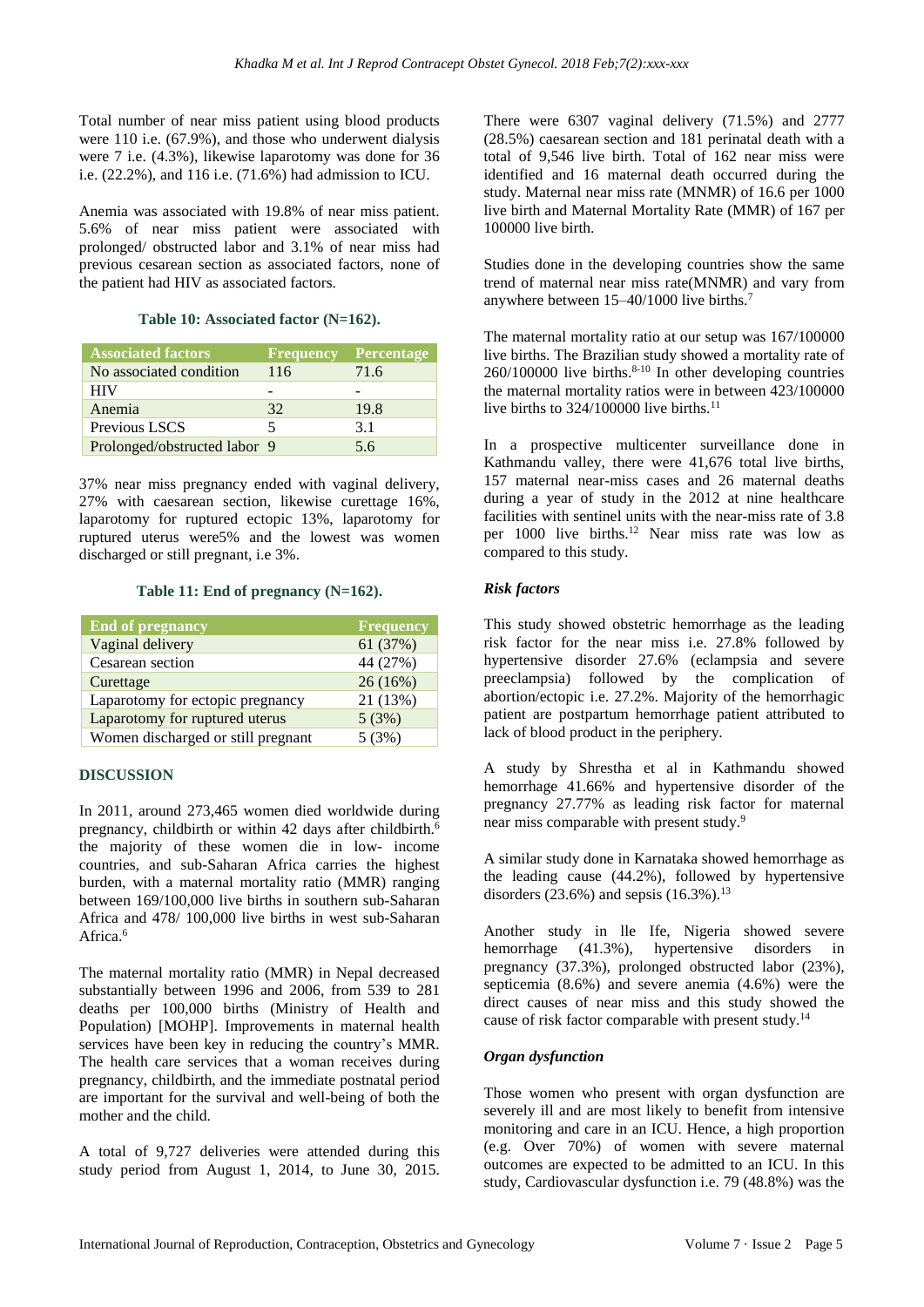leading life-threatening condition among near miss patients followed by Coagulation dysfunction i.e. 44 (27.2%), Respiratory dysfunction i.e. 39 (24.1%), Renal dysfunction 18 (11.1%), Hepatic dysfunction 8 (4.9%) and least followed by neurologic dysfunction i.e. 4  $(2.5\%)$ .

Majority of near miss patient admitted in ICU had organ dysfunction, cardiorespiratory the leading organ dysfunction requiring ventilator support or continuous use of vasoactive drugs.

Coagulation dysfunctions were common among hemorrhagic patient owing to the transfusion of more than 5 pints of blood. Majority of the patient were postpartum hemorrhage, or ruptured ectopic pregnancy or incomplete abortion with severe blood loss or due to thrombocytopenia. Thrombocytopenia was either gestational or associated medical illness.

In a study done in Indonesia, vascular dysfunction was by far the most common organ dysfunction  $(77.7\%)$ , followed by cardiac (5.1%) and renal dysfunction  $(4.5\%)$ <sup>15</sup>

Uterine dysfunction (27%) was the leading organ dysfunction followed by Hematologic. 22% followed by Cardiovascular 21% in a multicentre surveillance in Kathmandu.<sup>12</sup> Another study done in Kathmandu in 2008 showed vascular dysfunction 16% as a major dysfunction.<sup>9</sup>

#### *Standard of care and process indicator*

Oxytocin was the main uterotonic used both prophylactically and therapeutically. MgSO<sup>4</sup> was used in all cases of eclampsia. All laparotomies were performed within three hours of arrival. 88.2% of the hemorrhagic patient received Oxytocin as a treatment. 11.7% of the hemorrhagic patient received other than Oxytocin as a treatment adjusting remaining patient either aborted or delivered before arrival. 80% of the hemorrhagic patient received Oxytocin prophylactically. 17.3% received prophylactic antibiotics and 84% received parenteral antibiotics among the near miss patient.

Study done in Kathmandu showed Oxytocin administered in 86% (104 in 121) for prevention and 76% (92 in 121) for treatment of PPH.<sup>12</sup>

#### *Associated factors*

Anemia was associated with 19.8% of near miss patient. 5.6% of near miss patient were associated with prolonged/ obstructed labor and 3.1% of near miss had a previous cesarean section as associated factors, none of the patients had HIV as associated factors.

In African countries, anemia was one of the associated factors in near miss event, and anemia was likely due to the prevalence of malaria. In present context, anemia was likely due to nutritional or secondary to blood loss following antepartum /postpartum hemorrhage or due to the complication of ectopic or abortion.

Limitation of study was that the study was a prospective observational study done for a period of 11 months. The risk factors were predefined by WHO and were evaluated. Had the study been comparative case control study then risk factors of near miss could have been correctly identified in our setup. Although this study did not specifically address avoidable factors, it has nevertheless raised awareness of the shortcoming of the management of serious maternal illnesses.

#### **CONCLUSION**

Any pregnant woman can develop life threatening complications with little or no advance warning. All women need access to quality maternal health services that can diagnose and manage life-threatening complications. This study highlights obstetric hemorrhage as the most common serious obstetric complication leading to near-miss event followed by hypertension during pregnancy. Evaluation of associated risk factor can be the potential tool for reduction of maternal morbity and mortality in Nepal.

*Funding: No funding sources Conflict of interest: None declared Ethical approval: The study was approved by the Institutional Ethics Committee*

#### **REFERENCES**

- 1. Adeoye IA, Ijarotimi OO, Fatusi AO. What are the factors that interplay from normal pregnancy to near miss maternal morbidity in a Nigerian tertiary health care facility? Health Care Women Int. 2015;36(1):70-87.
- 2. Mantel GD, Buchmann E, Rees H, Pattinson RC. Severe acute maternal morbidity: a pilot study of a definition for a near-miss. Br J Obstet Gynecol. 1998;105(9):985-90.
- 3. Tuncalp O, Hindin MJ, Souza JP, Chou D, Say L. The prevalence of maternal near miss: a systematic review. BJOG. 2012;119(6):653-61.
- 4. Nelissen E, Mduma E, Broerse J, Ersdal H, Evjen-Olsen B, van Roosmalen J, et al. Applicability of the WHO maternal near miss criteria in a low-resource setting. PloS one. 2013;8(4):e61248.
- 5. Geller SE, Rosenberg D, Cox S, Brown M, Simonson L, Kilpatrick S. A scoring system identified near-miss maternal morbidity during pregnancy. J Clin Epidemiol. 2004;57(7):716-20.
- 6. Lozano R, Wang H, Foreman KJ, Rajaratnam JK, Naghavi M, Marcus JR, et al. Progress towards Millennium Development Goals 4 and 5 on maternal and child mortality: an updated systematic analysis. Lancet (London, England). 2011;378(9797):1139-65.